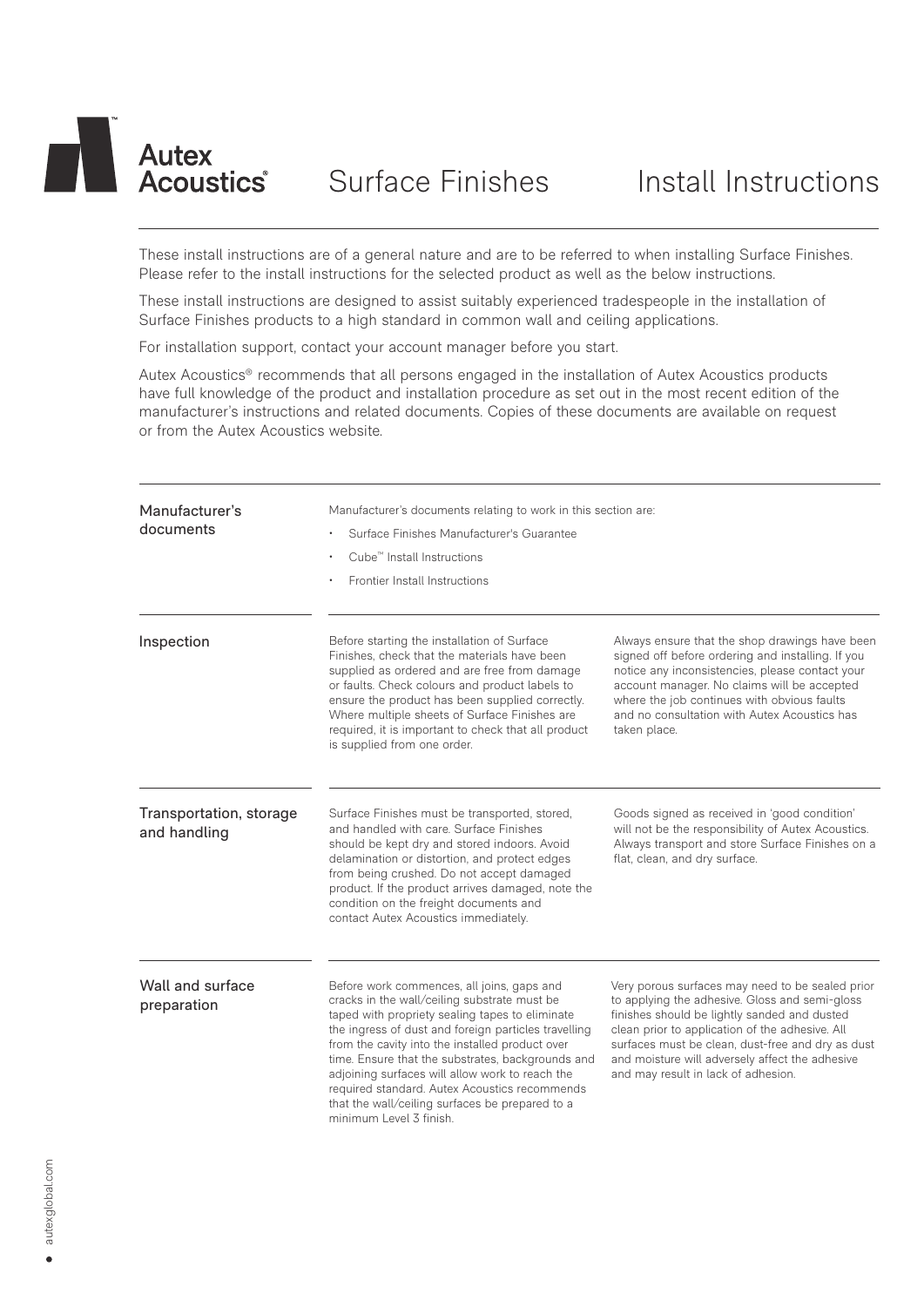| On-site panel care                            | Surface Finishes is a semi-rigid product that<br>can be damaged if not handled with care. Avoid<br>bending the packs and panels as this could<br>cause creasing.                                                                                                                                                                                                                                                                                                                                                                                                                                                                                                                                                                                                        | Do not store or drop the panels on their corners<br>or edges as this will cause damage.<br>Clean cloth gloves are ideal when handing<br>panels to avoid soiling.                                                                                                                                                                                                                                                                                                                                                                                                                                              |
|-----------------------------------------------|-------------------------------------------------------------------------------------------------------------------------------------------------------------------------------------------------------------------------------------------------------------------------------------------------------------------------------------------------------------------------------------------------------------------------------------------------------------------------------------------------------------------------------------------------------------------------------------------------------------------------------------------------------------------------------------------------------------------------------------------------------------------------|---------------------------------------------------------------------------------------------------------------------------------------------------------------------------------------------------------------------------------------------------------------------------------------------------------------------------------------------------------------------------------------------------------------------------------------------------------------------------------------------------------------------------------------------------------------------------------------------------------------|
| Recommended<br>adhesive                       | Autex Acoustics recommends a contact-type<br>adhesive or full curing panel adhesive for<br>applying Surface Finishes panel form products to<br>most common substrates. Prior to commencing<br>work, we recommend contacting your local<br>adhesive supplier with samples of the Autex<br>Acoustics products you are installing and the<br>specification of the substrates you are installing<br>to. It is the installer's responsibility to ensure<br>that any adhesive is fit for the intended purpose.<br>It also is the installer's responsibility to ensure<br>that the substrate is fit for the application of<br>adhesives and Autex Acoustics products. For<br>information regarding adhesive suppliers, please<br>contact your Autex Acoustics account manager. | Please take extra care when using adhesives as<br>the printed side of the panels cannot be cleaned<br>with a citrus cleaner in the way our standard<br>products can.<br>We recommend using a guard to avoid overspray.<br>Fit the product to the wall and apply pressure by<br>hand. Apply even pressure to ensure adequate<br>adhesive transfer and a strong bond. Be careful<br>not to abrade the surface when making contact<br>with Surface Finishes. Do not use a roller to apply<br>pressure on the surface.                                                                                            |
| Installing Surface<br><b>Finishes Pattern</b> | Please note, we do not recommend butt joining<br>25 mm Quietspace® Panels.<br>In situations where Surface Finishes is to be<br>installed to create a repeated pattern, please be<br>sure to follow the shop drawings provided, and<br>follow these instructions with regards to join<br>placements and layouts.<br>Please take extra care to ensure the pattern<br>is joined at the correct points to create a<br>seamless finish. Joins should ideally always<br>be vertical, clean, and flat with no gaps or                                                                                                                                                                                                                                                          | Panels will be manufactured with additional<br>material added to the length to allow for<br>trimming at the top or bottom of the panels,<br>which should be considered when ordering. This<br>ensures patterns can be matched easily, and all<br>vertical joins remain consistent. We recommend<br>the use of a sharp utility knife to trim the excess.<br>We recommend cutting through the printed face<br>of the panel using a straight edge to ensure a<br>straight cut. Where possible, please place the<br>straight edge on the excess of the panel to<br>reduce friction and rubbing on the part of the |
| <b>Installing Surface</b><br>Finishes panels  | visible compression marks. Cube panels will be<br>manufactured ready for butt joining along the<br>vertical joins.<br>Surface Finishes panels should always be<br>installed in accordance with these install<br>instructions, and as per the specification detail<br>and customer requirements. If there is conflicting<br>information, you must seek clarification from                                                                                                                                                                                                                                                                                                                                                                                                | Surface Finishes panel that is to be installed.<br>We recommend cutting through the face of the<br>Surface Finishes using a straight edge to ensure<br>a straight cut. Where possible, please place<br>the straight edge on the excess of the panel to<br>reduce friction and rubbing on the part of the                                                                                                                                                                                                                                                                                                      |
|                                               | all appropriate parties before proceeding with<br>the work. It is imperative that the installation<br>is planned before cutting any product. We<br>recommend that you "measure twice and cut<br>once". For further information, please refer to the<br>Cube install instructions.                                                                                                                                                                                                                                                                                                                                                                                                                                                                                       | panel that is to be installed.<br>In instances where Surface Finishes is being<br>used in conjunction with other Autex Acoustics<br>or externally supplied components, please take<br>extra care when applying these to the Surface<br>Finishes panel.                                                                                                                                                                                                                                                                                                                                                        |
|                                               | Do not rub the panel surface at any point during<br>installation as rubbing may cause surface<br>wear. Do not step on the panel surface. Avoid<br>scratching the panel surface. Ideally Surface<br>Finishes should be installed in low traffic areas<br>to avoid damage to the surface. If you have<br>any concerns about the install location, please<br>contact your account manager.                                                                                                                                                                                                                                                                                                                                                                                 | Lay a drop cloth on the floor when removing the<br>product from its packaging to protect the panel<br>surface from any contamination and friction.<br>Avoid contaminating the panel surface with<br>adhesive, solvents, or any other chemicals during<br>installation. In the case of adhesive spills or<br>surface contamination, do not clean the surface                                                                                                                                                                                                                                                   |
|                                               | Joins should ideally always be vertical, clean,<br>and flat with no gaps or visible compression<br>marks. Panels will be manufactured ready for butt<br>joining along the vertical joins.                                                                                                                                                                                                                                                                                                                                                                                                                                                                                                                                                                               | with any liquid. Consult a specialist cleaning<br>company immediately.                                                                                                                                                                                                                                                                                                                                                                                                                                                                                                                                        |

autexglobal.com autexglobal.com $\bullet$